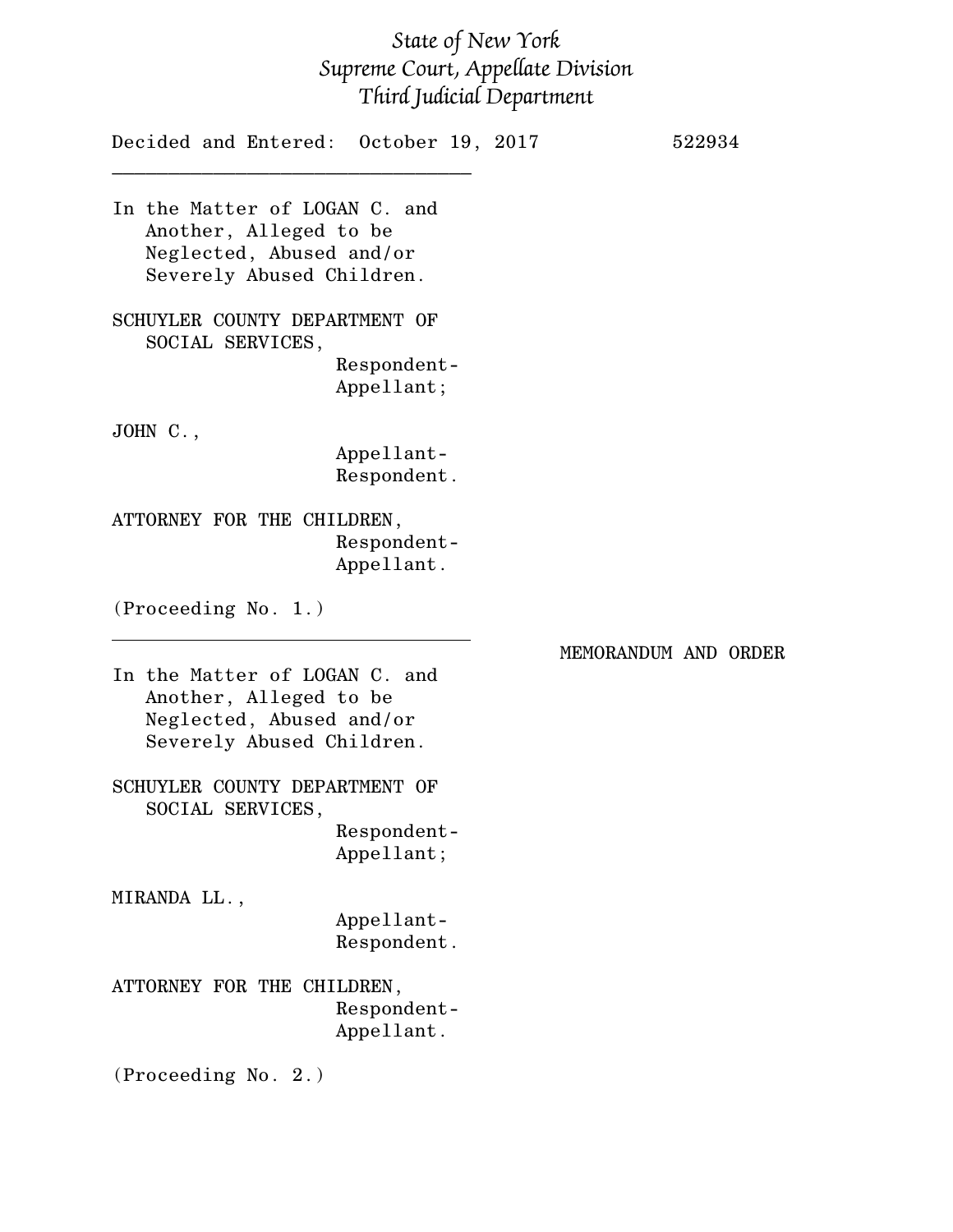-2- 522934

In the Matter of LOGAN C. and Another, Alleged to be Neglected, Abused and/or Severely Abused Children. SCHUYLER COUNTY DEPARTMENT OF SOCIAL SERVICES, Respondent-Appellant; PEGGY SS., Appellant-

Respondent.

ATTORNEY FOR THE CHILDREN, Respondent-Appellant.

(Proceeding No. 3.)

Calendar Date: September 13, 2017

\_\_\_\_\_\_\_\_\_\_\_\_\_\_\_\_\_\_\_\_\_\_\_\_\_\_\_\_\_\_\_\_

Before: Garry, J.P., Egan Jr., Devine, Aarons and Rumsey, JJ.

Wesley A. Roe, Public Defender, Watkins Glen (Frederick M. Cerio of counsel), for John C., appellant-respondent.

 $\frac{1}{2}$ 

Michelle I. Rosien, Philmont, for Miranda LL., appellantrespondent.

Sandra M. Colatosti, Albany, for Peggy SS., appellantrespondent.

Steven J. Getman, County Attorney, Watkins Glen (Kristin E.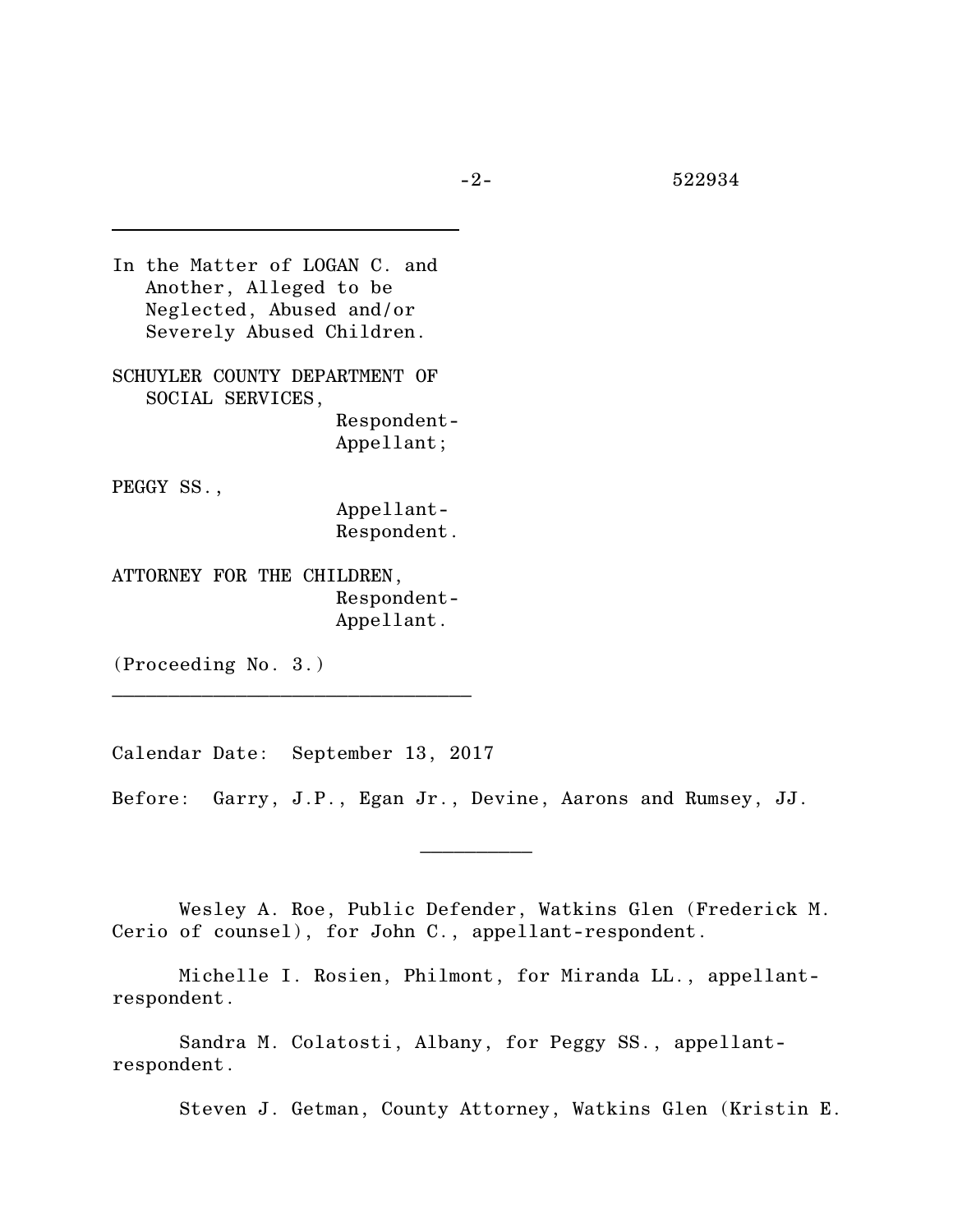Hazlitt of counsel), for respondent-appellant.

Pamela Doyle Gee, Big Flats, attorney for the children, respondent-appellant.

Devine, J.

Cross appeals from an order of the Family Court of Schuyler County (Morris, J.), entered May 12, 2016, which, among other things, partially granted petitioner's applications, in three proceedings pursuant to Family Ct Act article 10, to adjudicate the subject children to be neglected, abused, derivatively neglected and/or derivatively abused.

Respondent Miranda LL. (hereinafter the mother) and respondent John C. (hereinafter the father) are the parents of a son and a daughter (born in 2008 and 2013, respectively). The father had legal and physical custody of the children and, with the mother enjoying only limited visitation, he often entrusted them to the care of respondent Peggy SS. (hereinafter the caretaker). The children were at the caretaker's residence when, in March 2015, the daughter suffered a spiral fracture of her left tibia. The children were again with the caretaker when, on May 28, 2015, the daughter was found to have severe injuries. She was diagnosed with, among other things, a subdural hematoma and bilateral retinal hemorrhages that required hospitalization.

A variety of proceedings ensued that resulted in the children being temporarily removed and placed in foster care. The three petitions at issue here were filed against the father, the mother and the caretaker in August 2015, alleging that the children had been severely abused, abused and/or neglected. An extensive fact-finding hearing ensued, the result of which was a May 12, 2016 "clarifying" order in which Family Court adjudicated the daughter to be abused and neglected by the father and the caretaker and neglected by the mother. Family Court further adjudicated the son to be neglected and derivatively abused by the father, derivatively neglected and derivatively abused by the

 $\frac{1}{2}$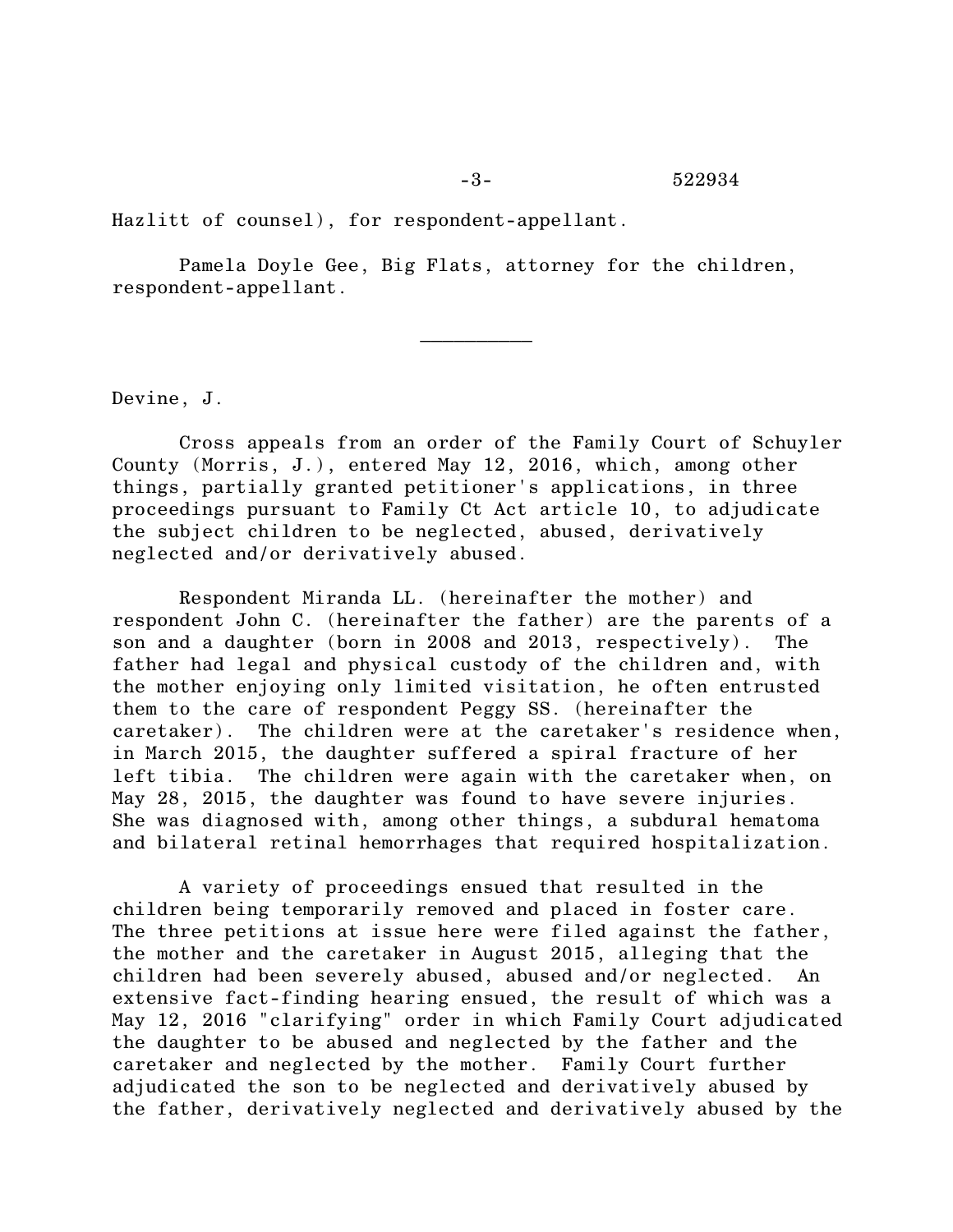caretaker and derivatively neglected by the mother. The father, the mother and the caretaker appeal, and the attorney for the children and petitioner cross-appeal, from that order.

Contrary to the contentions of the father, the mother and the caretaker, a sound and substantial basis in the record exists for the findings of substantiated abuse and neglect made by Family Court. As a general matter, a finding of abuse demands that a petitioner demonstrate, by a preponderance of the evidence, that a parent or other legally responsible person "inflict[ed] or allow[ed] to be inflicted upon [a] child physical injury by other than accidental means which cause[d] or create[d] a substantial risk of death, or serious or protracted disfigurement, or protracted impairment of physical or emotional health or protracted loss or impairment of the function of any bodily organ" (Family Ct Act § 1012 [e] [i]; see Family Ct Act § 1046 [b] [i]; Matter of Natalie AA. [Kyle AA.], 130 AD3d 50, 52 [2015]). As for neglect, a petitioner must show by a preponderance of the evidence that the child's "physical, mental or emotional condition has been impaired or is in imminent danger of becoming impaired as a result of the failure of his [or her] parent or other person legally responsible for his [or her] care to exercise a minimum degree of care" (Family Ct Act § 1012 [f] [i]; see Matter of William KK. [Samantha LL.], 146 AD3d 1052, 1052 [2017]).

Many of the allegations here stem from the May 2015 injuries to the daughter and, in that regard, a petitioner establishes a prima facie case of child abuse or neglect when it demonstrates by a preponderance of the evidence that a child suffered "injuries that 'would ordinarily not be sustained or exist except by reason of the acts or omissions of the parent or other person responsible'" who was caring for the child at the relevant time (Matter of Avery KK. [Nicholas KK.], 144 AD3d 1429, 1430 [2016], quoting Family Ct Act § 1046 [a] [ii] [citations omitted]; see Matter of Philip M., 82 NY2d 238, 244 [1993]; Matter of Ashlyn Q. [Talia R.], 130 AD3d 1166, 1167 [2015]). If that prima facie case is established, "it then falls to the respondent[] to rebut the presumption of culpability by offering a reasonable and adequate explanation for how the child sustained the injur[ies]" (Matter of Ashlyn Q. [Talia R.], 130 AD3d at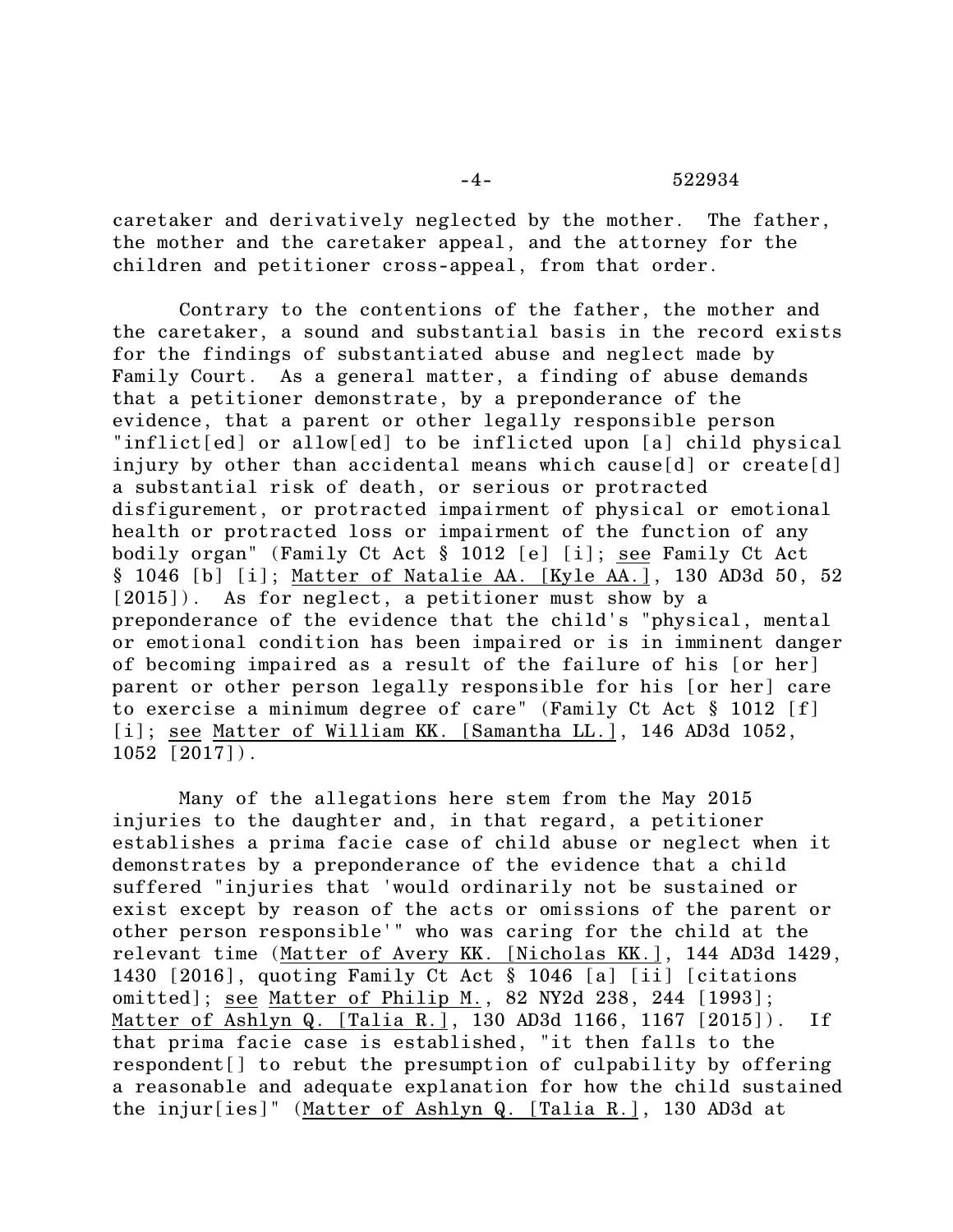1167; see Matter of Philip M., 82 NY2d at 244; Matter of Natalie AA. [Kyle AA.], 130 AD3d at 52).

Here, the daughter broke her left leg while being supervised by the caretaker in March 2015 and, while the father knew of the injury, he made no effort to seek out medical treatment for her until the next day. The daughter was eventually diagnosed at the hospital with a fractured left tibia, an injury that the examining physician assistant testified raised suspicions of abuse notwithstanding the proffered explanation that it had been caused by the son. The ensuing child protective investigation did not confirm those suspicions, but did reveal that the father had inappropriately cursed at and berated the son at the hospital and elsewhere in the daughter's presence. The investigating caseworker further testified that the father had, in addition to failing to promptly obtain medical care for the daughter, failed to follow through on recommended early intervention and parent education. As such, the report was indicated against the father for neglect with regard to both children.

The father temporarily stopped relying upon the caretaker after the March 2015 incident but, in the days leading up to the May 2015 incident, again entrusted the children to her care. The father had every reason to be aware of how the caretaker dealt with the children – and had ample opportunity to participate in that care himself – frequently visiting the caretaker's residence and sleeping there on the night before emergency medical responders were summoned there in May 2015. The mother also had two six-hour visits with the children after the caretaker resumed her ministrations and had reason to be concerned about the daughter's care, having observed blisters in her mouth and on her arm, a mark on the bottom of her foot and bruises on her legs. The mother limited her response to telling the father about her concerns and did not seek medical attention for the injuries herself.

On May 28, 2015, emergency responders, several of whom testified, were summoned to the caretaker's home to find the frantic caretaker holding the daughter on the front lawn. The daughter lacked a pulse, was not obviously breathing and had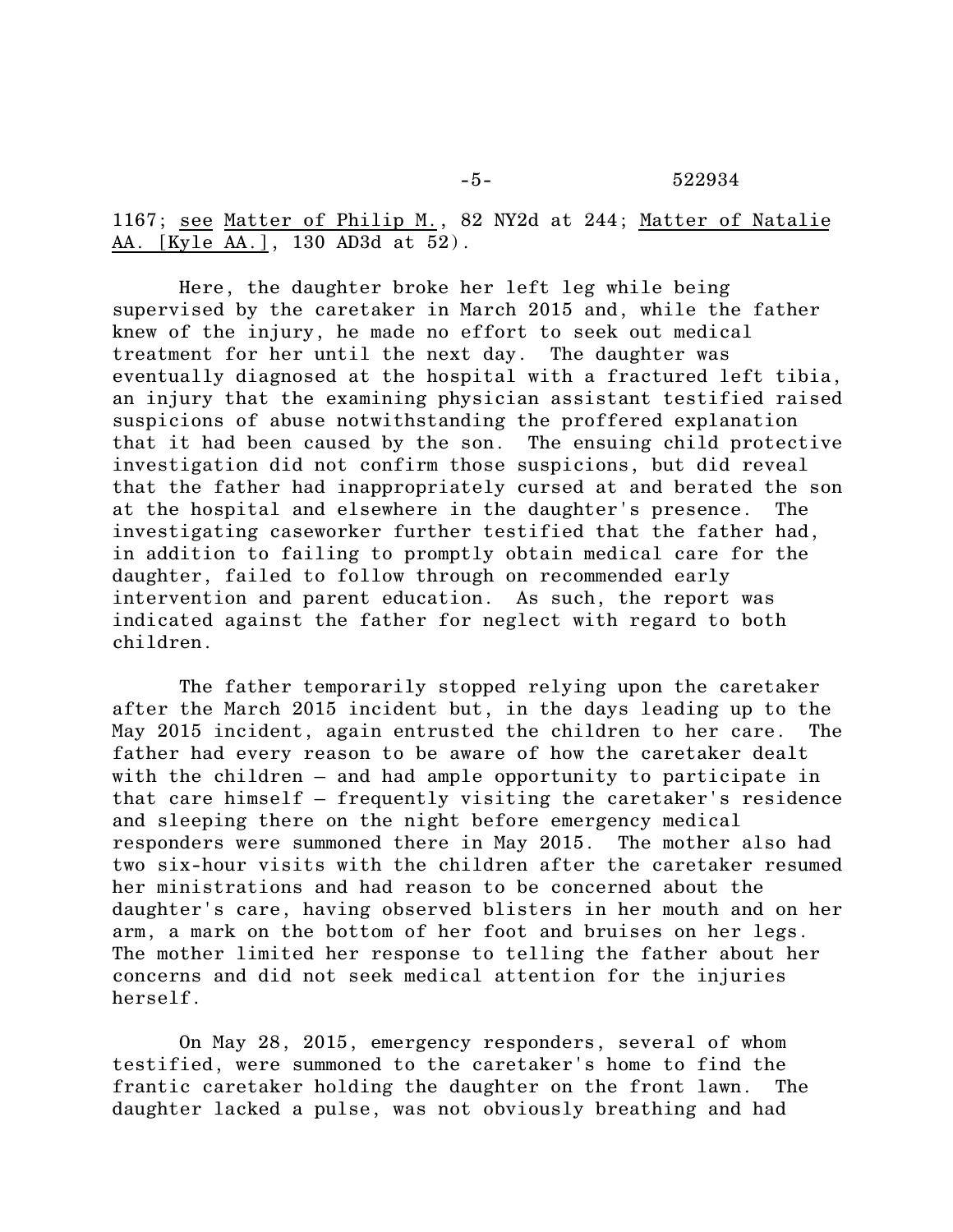## -6- 522934

extensive bruising on her abdomen, back, arms and legs, prompting her quick transport to a local hospital. A nurse in the emergency room there found the daughter to have obvious head trauma, blood in her mouth and nose and suspicious bruising of varying vintages, prompting her evacuation by air to another hospital for pediatric intensive care. Her diagnosed injuries included a subdural hematoma, bilateral retinal hemorrhages and "significant bruising over her entire body." Treating physicians testified that the subdural hematoma and bilateral retinal hemorrhages in particular were likely the result of one extreme and nonaccidental trauma that occurred in the hours before emergency responders were summoned. The physicians left no doubt that these injuries had the potential to be mortal and that the accounts advanced by the caretaker and the father did not explain how they were inflicted. There was also little doubt that, in view of the varying ages of the daughter's bruises, other incidents had occurred.

There is no need to belabor the point that this extensive and damning proof was enough to satisfy petitioner's burden of demonstrating that the father and the caretaker either inflicted nonaccidental injuries upon the daughter in May 2015 or allowed them to occur (see Family Ct Act §§ 1012 [e] [i], [ii]; 1046 [a] [ii]), that all three respondents placed one or both children in actual or imminent danger of physical, emotional or mental impairment from March 2015 onward (see Family Ct Act § 1012 [f] [i] [B]), and that various "acts or omissions" of each "evince[d] such flawed parental judgment as to place any child in their care at risk" (Matter of Maddesyn K., 63 AD3d 1199, 1202 [2009]; see Matter of Avery KK. [Nicholas KK.], 144 AD3d at 1430). The father and the caretaker failed to rebut the evidence of their culpability for the abuse of the daughter, offering nothing to call the medical opinions proffered into question and explaining their own actions in testimony that Family Court found to be inadequate, incredible or both. The absence of proof to materially undercut the evidence of neglect on the part of the father, the mother and the caretaker is also notable. Therefore, deferring to Family Court's assessments of credibility, a sound and substantial basis in the record exists for its findings of abuse (see Matter of Keara MM. [Naomi MM.], 84 AD3d 1442, 1443- 1444 [2011]; Matter of Miranda HH. [Thomas HH.], 80 AD3d 896, 899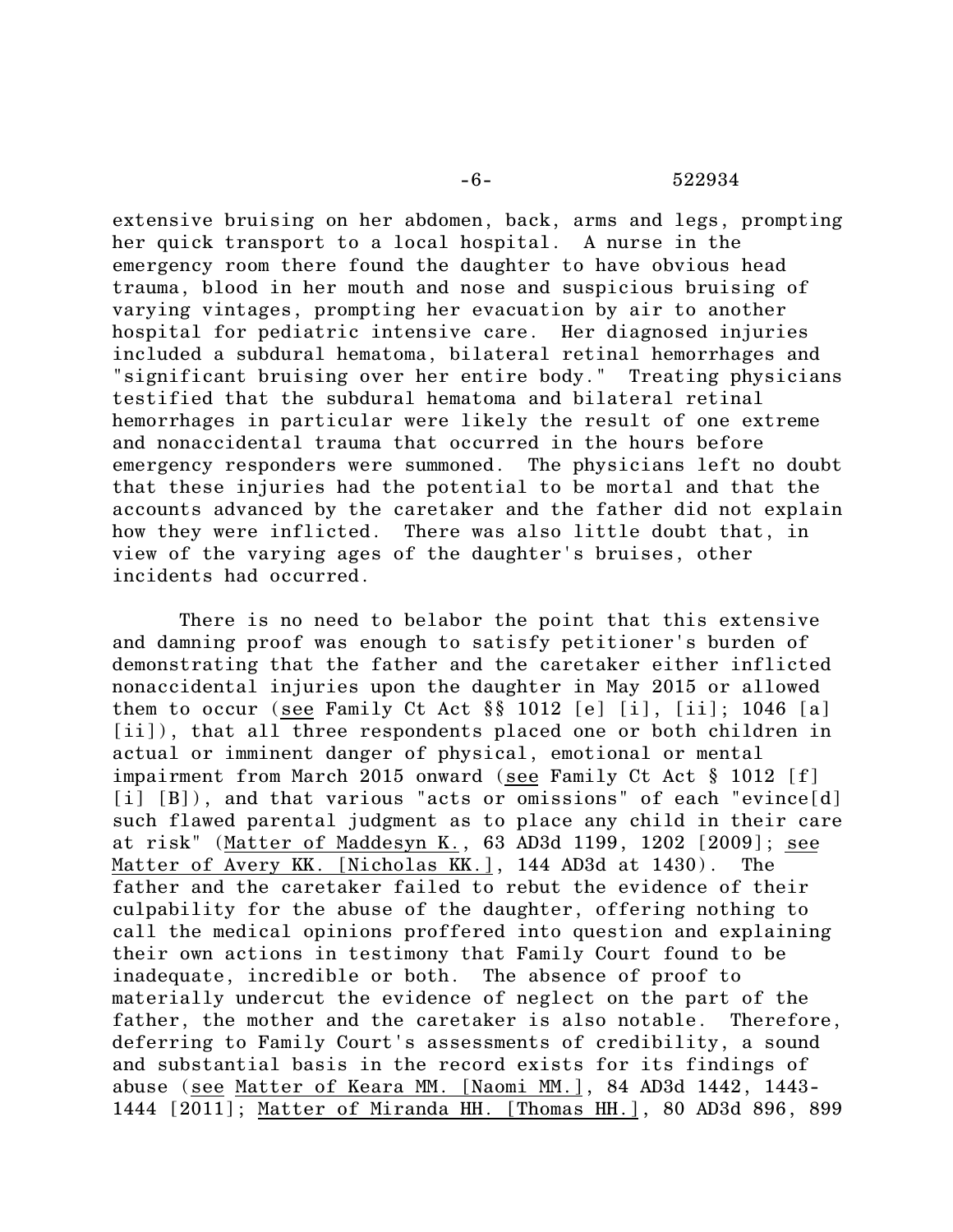[2011]) and neglect (see Matter of Ameillia RR. [Megan SS.–Jered RR.], 112 AD3d 1083, 1084-1085 [2013]).

Turning to the cross appeals of petitioner and the attorney for the child, we agree that Family Court should have adjudicated the daughter to be severely abused at the hands of the father. A finding of severe abuse requires clear and convincing evidence that a child was found to be abused "as a result of reckless or intentional acts of the parent committed under circumstances evincing a depraved indifference to human life, [that] result in serious physical injury to the child as defined in [Penal Law § 10.00 (10)]" (Social Services Law § 384-b [8] [a] [i]; see Family Ct Act §§ 1046 [b] [ii]; 1051 [e]; Matter of Mason F. [Katlin G.–Louis F.], 141 AD3d 764, 765 [2016], lv denied 28 NY3d 905 [2016]). The father was present for much of the time period when the daughter could have received her serious and potentially fatal injuries in May 2015, he offered no compelling explanation for what caused them, and he was adjudicated to have abused her as a result. He also recklessly permitted the caretaker, under whose care the daughter had already suffered serious and suspicious injuries in March 2015, to resume caring for her, and should have been aware of extensive bruising on the daughter that was suggestive of abuse or neglect. "By placing [his] interests above the health, well-being and medical needs of the [daughter], who, at that young age, depended and relied on [the father] for care, we conclude that there was clear and convincing evidence to support a finding that [the father] acted with a disregard for human life that resulted in serious injury to the [daughter] and that the [daughter] was severely abused" by him (Matter of Mason F. [Katlin G.–Louis F.], 141 AD3d at 767; see Matter of Mackenzie P.G. [Tiffany P.], 148 AD3d 1015, 1016-1017 [2017]; Matter of George S. [Hilton A.], 135 AD3d 563, 564 [2016]; Matter of Kayden E. [Luis E.], 88 AD3d 1205, 1206-1207 [2011], lv denied 18 NY3d 803 [2012]).

Lastly, in view of the scant evidence regarding the caretaker's treatment of the son, Family Court properly declined to find that she had directly neglected him. The remaining contentions of the parties are either unpreserved or lack merit.